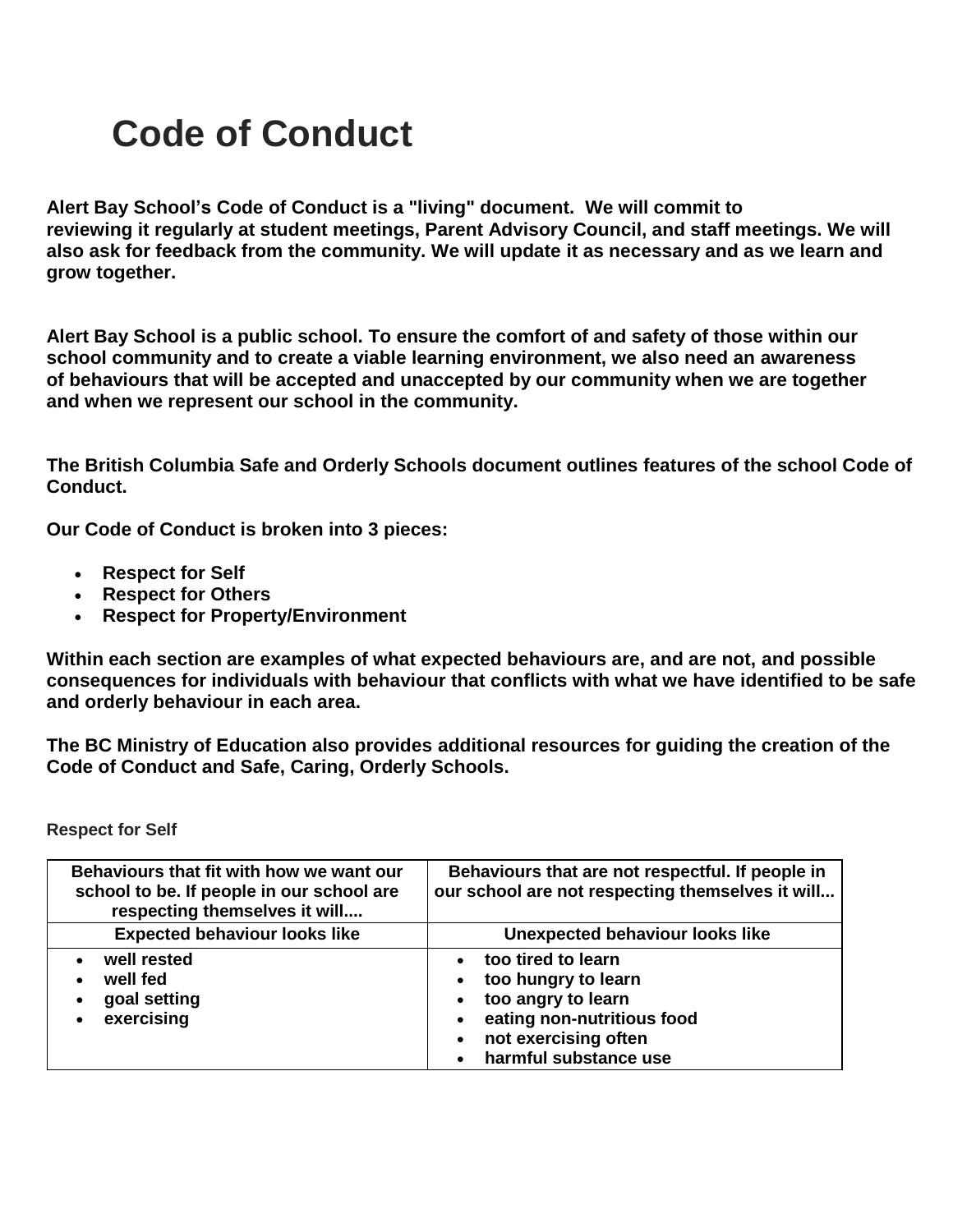| <b>Expected behaviour sounds like</b><br>positive self-talk "I am getting better at | Unexpected behaviour sounds like<br>negative self-talk "I can't do that." "I'm not |
|-------------------------------------------------------------------------------------|------------------------------------------------------------------------------------|
| that!" "My strengths<br>are"                                                        | good at that." etc.                                                                |
| <b>Expected behaviour feels like</b>                                                | Unexpected behaviour feels like                                                    |
| comfort/relaxed                                                                     | fear                                                                               |
| happy                                                                               | anxiety                                                                            |
| confident                                                                           | <b>loneliness</b>                                                                  |
| safe                                                                                | desperation<br>depression                                                          |

## **Respect for Others**

| Behaviours that fit with how we want our<br>school to be.<br>When people are respecting others it                                                                                                                                                                                                                                                                                                                                                                                                                          | Behaviours that are not respectful.<br>When people are disrespectful of others it                                                                                                                                                                                                                                                                                                                                                                                                                                                                                                    |
|----------------------------------------------------------------------------------------------------------------------------------------------------------------------------------------------------------------------------------------------------------------------------------------------------------------------------------------------------------------------------------------------------------------------------------------------------------------------------------------------------------------------------|--------------------------------------------------------------------------------------------------------------------------------------------------------------------------------------------------------------------------------------------------------------------------------------------------------------------------------------------------------------------------------------------------------------------------------------------------------------------------------------------------------------------------------------------------------------------------------------|
| <b>Expected behaviour looks Like</b>                                                                                                                                                                                                                                                                                                                                                                                                                                                                                       | <b>Unexpected behaviour looks like</b>                                                                                                                                                                                                                                                                                                                                                                                                                                                                                                                                               |
| Inviting and including others<br>$\bullet$<br><b>Smiling</b><br>Waving<br>"reading others' feelings and reacting<br>accordingly<br>being safe so others don't get hurt (e.g.<br>walking in the halls, careful risk-taking<br>on the playground)<br>Accepting the rights of others; race,<br>colour, ancestry, place of origin,<br>religion, marital status, family status,<br>physical or mental disability, sex,<br>gender identity or expression and age.<br>working together - cooperation<br>respecting personal space | discriminating against, making fun of, or<br>criticizing others for their race, colour,<br>ancestry, place of origin, religion, marital<br>status, family status, physical or mental<br>disability, sex, gender identity or<br>expression and age<br><b>Bullying and cyber bullying</b><br>$\bullet$<br><b>Intimidating others</b><br>threatening others with words, gestures or<br>physical actions<br>excluding others from games and activities<br>manipulating/planning to leave others out<br>or to make fun of them<br>deliberately provoking someone to<br>encourage reaction |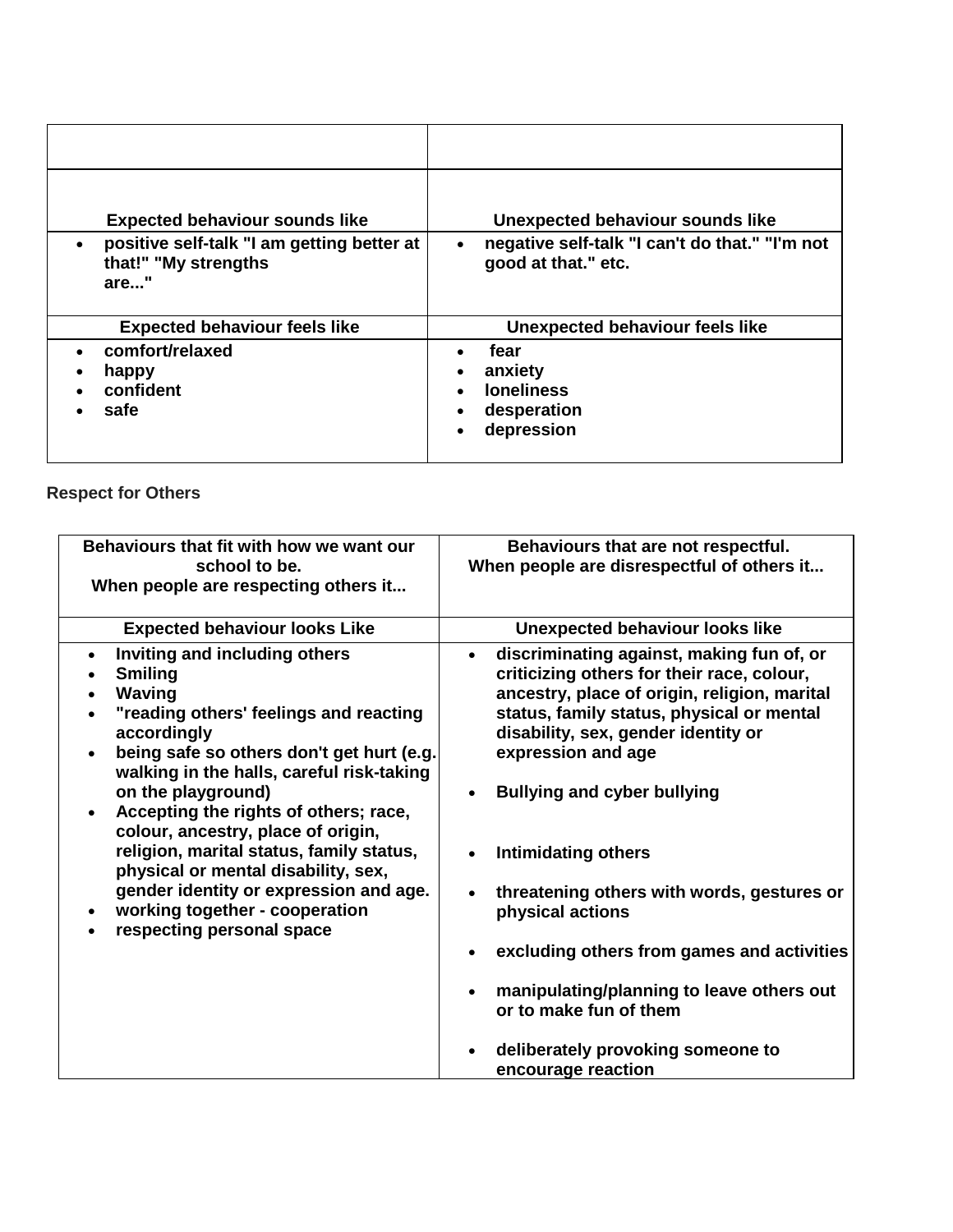| <b>Expected behaviour sounds Like</b><br>Laughing<br>$\bullet$<br>kind words<br>school appropriate language<br>Offering to help others<br><b>Giving compliments</b><br>Greeting each other with kind words<br>disagreeing using kind<br>words | actions that could result in others being<br>hurt physically or emotionally<br>violent behaviour toward others<br>disrupting the learning environment<br>$\bullet$<br>interrupting others' learning<br>stealing things from others<br>$\bullet$<br>Unexpected behaviour sounds like<br>nagging<br>$\bullet$<br>teasing<br>$\bullet$<br>swearing<br>$\bullet$<br>negative comments<br>$\bullet$<br>telling rumours or re-telling rumours<br>$\bullet$<br>hurtful words |
|-----------------------------------------------------------------------------------------------------------------------------------------------------------------------------------------------------------------------------------------------|-----------------------------------------------------------------------------------------------------------------------------------------------------------------------------------------------------------------------------------------------------------------------------------------------------------------------------------------------------------------------------------------------------------------------------------------------------------------------|
| <b>Expected behaviour feels Like</b>                                                                                                                                                                                                          | <b>Unexpected behaviour feels like</b>                                                                                                                                                                                                                                                                                                                                                                                                                                |
| comfort/relaxed<br>happy<br>confident<br>safe<br>others support you                                                                                                                                                                           | fear<br>anxiety<br><b>loneliness</b><br>desperation<br>depression                                                                                                                                                                                                                                                                                                                                                                                                     |

## **Respect for Property and Environment**

| Behaviours that fit with how we want our<br>school to be. When people are showing<br>respect for personal property and that<br>belonging to others it | Behaviours that are not respectful of property<br>and the environment. When people are showing<br>disrespect it |
|-------------------------------------------------------------------------------------------------------------------------------------------------------|-----------------------------------------------------------------------------------------------------------------|
| <b>Expected behaviour looks like</b>                                                                                                                  | Looks like                                                                                                      |
|                                                                                                                                                       | leaving supplies on the floor or lying<br>around                                                                |
| taking care of their own supplies (e.g.<br>$\bullet$<br>put them away carefully in an                                                                 | treating supplies and resources carelessly<br>throwing litter on the floor or on the school                     |